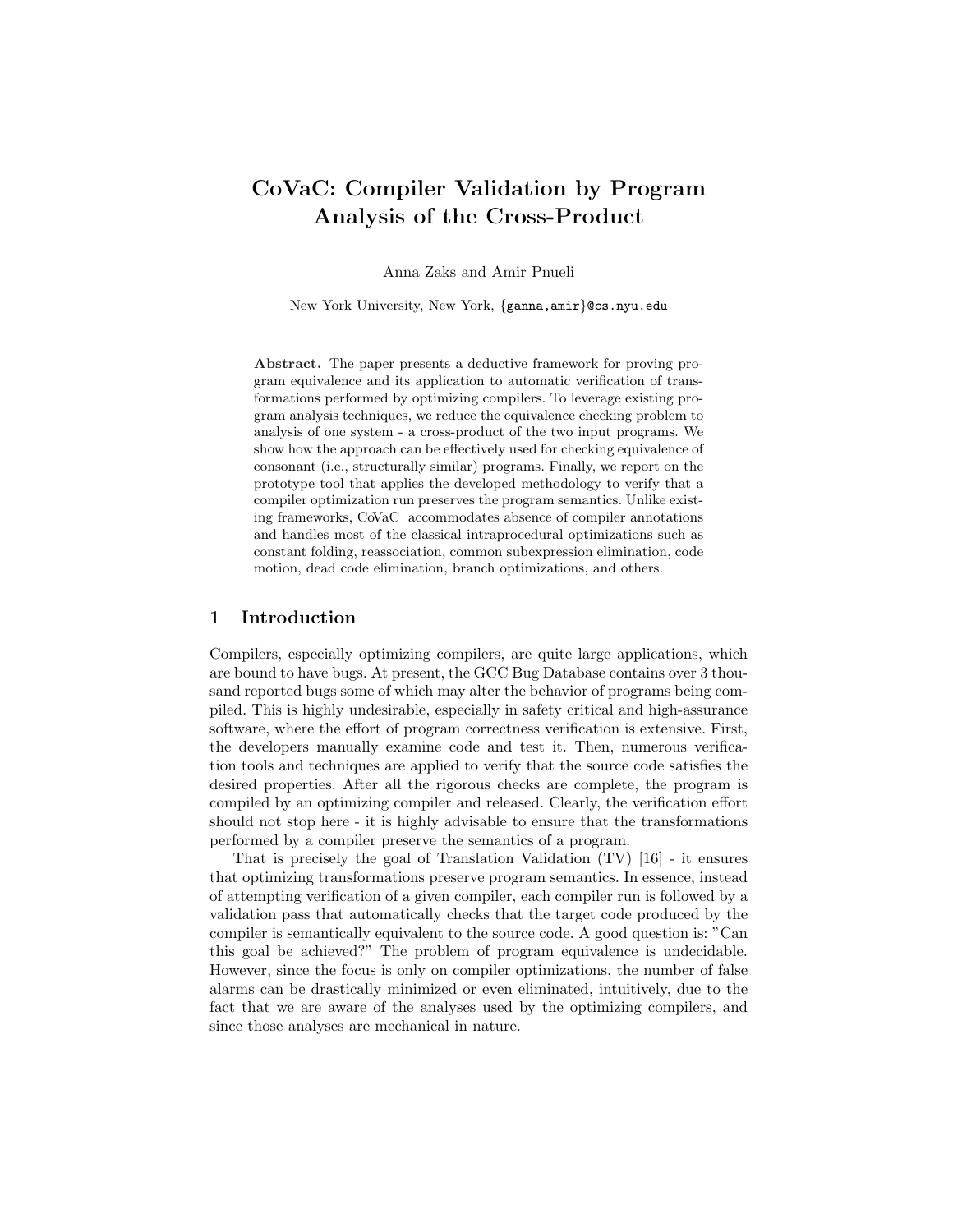In this paper, we present a Compiler Verification by Program Analysis of the Cross-Product framework (CoVaC ) - a novel translation validation approach, in which one constructs a comparison system - a cross-product of the source and target programs. The input programs are equivalent if and only if the comparison system satisfies a certain specification. This allows us to leverage the existing methods of proving properties of a single program instead of relying on program analysis and proof rules specialized to translation validation, used by the existing frameworks [21, 13, 18]. CoVaC is not tailored to validation of compiler transformations - it targets program equivalence in general; for example, it can be applied to validation of language-based security properties [4].

The CoVaC framework can be used in various settings, and, while the check for specification conformance is expected to be the same, the construction of the comparison system may diverge. For example, compiler writers may use translation validation for creation of a self-certifying compiler and, thus, may assume full knowledge of the inner workings of a particular compiler. In this case, the compiler itself may output the comparison system. The second part of this paper pursues the other extreme - it describes a method for automatic generation of the comparison system, and thus, a translation validation algorithm, which accommodates no compiler cooperation. To the best of our knowledge, the existing translation validation frameworks which handle a comparable set of optimizations at least to some degree rely on compiler assistance. The lack of compiler dependency makes it possible to develop a general purpose verification tool that can be used to verify the transformations performed by different compilers. Such tool would be especially useful to compiler users who may have to work with a particular existing compiler. Additionally, this methodology can be of service to compiler developers to facilitate testing of immature compilers.

In order to make the validator of non-cooperative compilers feasible and effective, we currently restrict the set of transformations under consideration to intraprocedural optimizations in which each loop in the target program corresponds to a loop in the source program; we refer to such input systems as *conso*nant. Many of the classical compiler optimizations such as constant folding, reassociation, induction variable optimizations, common subexpression elimination, code motion, branch optimizations, register allocation, instruction scheduling, and others fall into this category. These optimizations are usually referred to as structure preserving [21]. Finally, this paper reports on a prototype tool CoVaC that applies the developed framework to verification of optimizing transformations performed by LLVM 1.9 [12, 2] - a very aggressive open-source compiler.

In summary, this paper makes the following contributions. First, it presents a novel deductive framework for checking equivalence of infinite state programs. Second, it defines the notion of consonance and shows how the method can be effectively applied to consonant programs. The presented algorithm does not rely on any additional input; thus, it can be used to verify compilations while treating the compiler as a black-box. Due to lack of space, the paper does not contain proofs and only briefly discusses the implementation details. For a full version, the reader is referred to our technical report [20].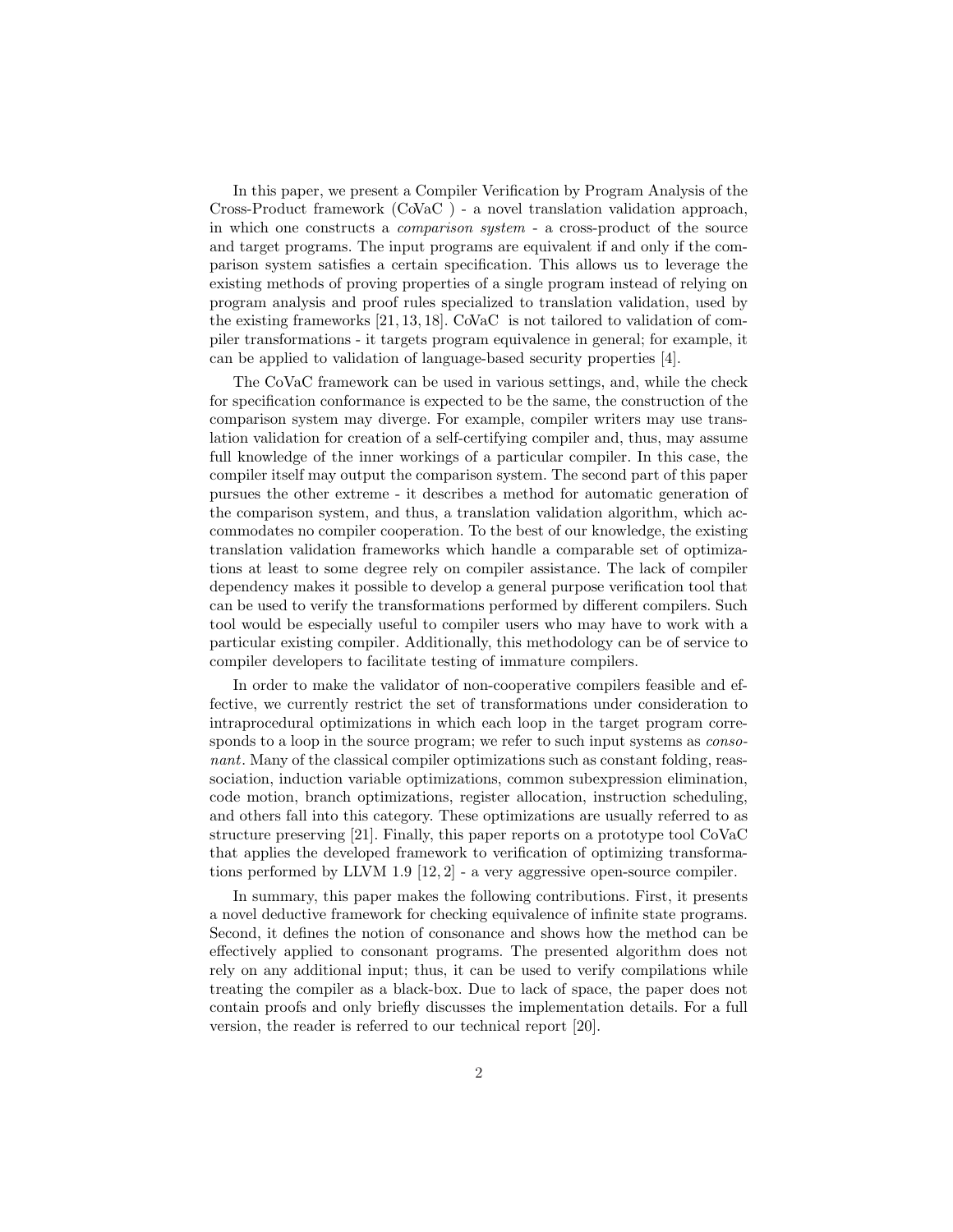The rest of the paper is organized as follows. Section 2 introduces our formal model and defines the notion of correct translation. We describe the general framework for establishing program equivalence in Section 3. Section 4 presents the algorithm for comparison system construction, which requires no compiler cooperation. An example is presented in Section 5; and Section 6 focuses on the experimental results. We discuss the related work and conclude in Section 7.

# 2 Formal Model and the Notion of Correct Translation

#### 2.1 Transition Graphs

Our model is similar to that presented in [15] for verification of procedural programs.

A program (application) A consists of  $m+1$  procedures: main,  $f_1, \ldots, f_m$ , where *main* represents the main procedure, and  $f_1, \ldots, f_m$  are procedures which may be called from main or from other procedures. We use  $f_i(\vec{x}, \& \vec{z})$  to denote the signature of a procedure. Here, call-by-value parameter passing method is used for  $\vec{x}$ , and call-by-reference is used for  $\vec{z}$ . A procedure may return a result by means of  $\vec{z}$  variables. We use  $\vec{y}$  to denote the typed variables of a module.  $\vec{y} = (\vec{x}; \vec{z}; \vec{w})$ , i.e. the variables in  $\vec{y}$  are partitioned into  $\vec{x}, \vec{z}$ , and  $\vec{w}$ , where  $\vec{x}$ and  $\vec{z}$  are the *input* parameters and  $\vec{w}$  denotes the *local* variables of the module.

Each procedure is presented as a transition graph  $f_i := (\vec{y}, \mathcal{N}_i, \mathcal{E}_i)$  with variables  $\vec{y}$ , nodes (locations)  $\mathcal{N}_i = \{r^i = n_0^i, n_1^i, n_2^i, \ldots, n_k^i = t^i\}$  and a set of labeled edges  $\mathcal{E}_i$ . It must have a distinct root node  $r^i$  as its only entry point, a distinct tail node  $t^i$  as its only exit point, and every other node must be on a path from  $r^i$  to  $t^i$ . Nodes of the graph are connected by directed edges labeled by instructions. There are four types of instructions: guarded assignments, procedure calls, reads, and writes. Consider a procedure  $f_i(\vec{x}; \& \vec{z})$  with  $\vec{y} = (\vec{x}, \vec{z}, \vec{w})$ . Let  $\vec{u}$  include variables from  $\vec{y}$ ; and  $E(\vec{y})$  be a list of expressions over  $\vec{y}$ .

- A *guarded assignment* is an instruction of the form  $c \to [\vec{u} := E(\vec{y})]$ , where guard  $c$  is a boolean expression. When the assignment part is empty, we abbreviate the label to a pure condition  $c$ ?.
- Procedure call instruction  $f_k(E(\vec{y}), \vec{u})$  denotes a call to module  $f_k(\vec{x}_f; \&\vec{z}_f)$ , passing input parameters  $E(\vec{y})$  by value and  $\vec{u}$  by reference.
- Read and write instructions are denoted by  $read(\vec{u})$  and  $write(\vec{u})$ . They are used to express the interaction of the procedure with the outside world; e.g. I/O instructions.

The guards of read, write, and procedure call instructions always evaluate to true. A transition graph is *deterministic* when, for every node n, the guards of all edges departing from  $n$  are mutually exclusive. A transition graph is *non*blocking when, for every node, the disjunction of the guards evaluates to true. In this work, we only consider deterministic non-blocking systems.

Transition graphs can be used to model programs written in procedural languages. In order to construct a formal model of a program, we first choose a set of program locations  $\gamma$  such that: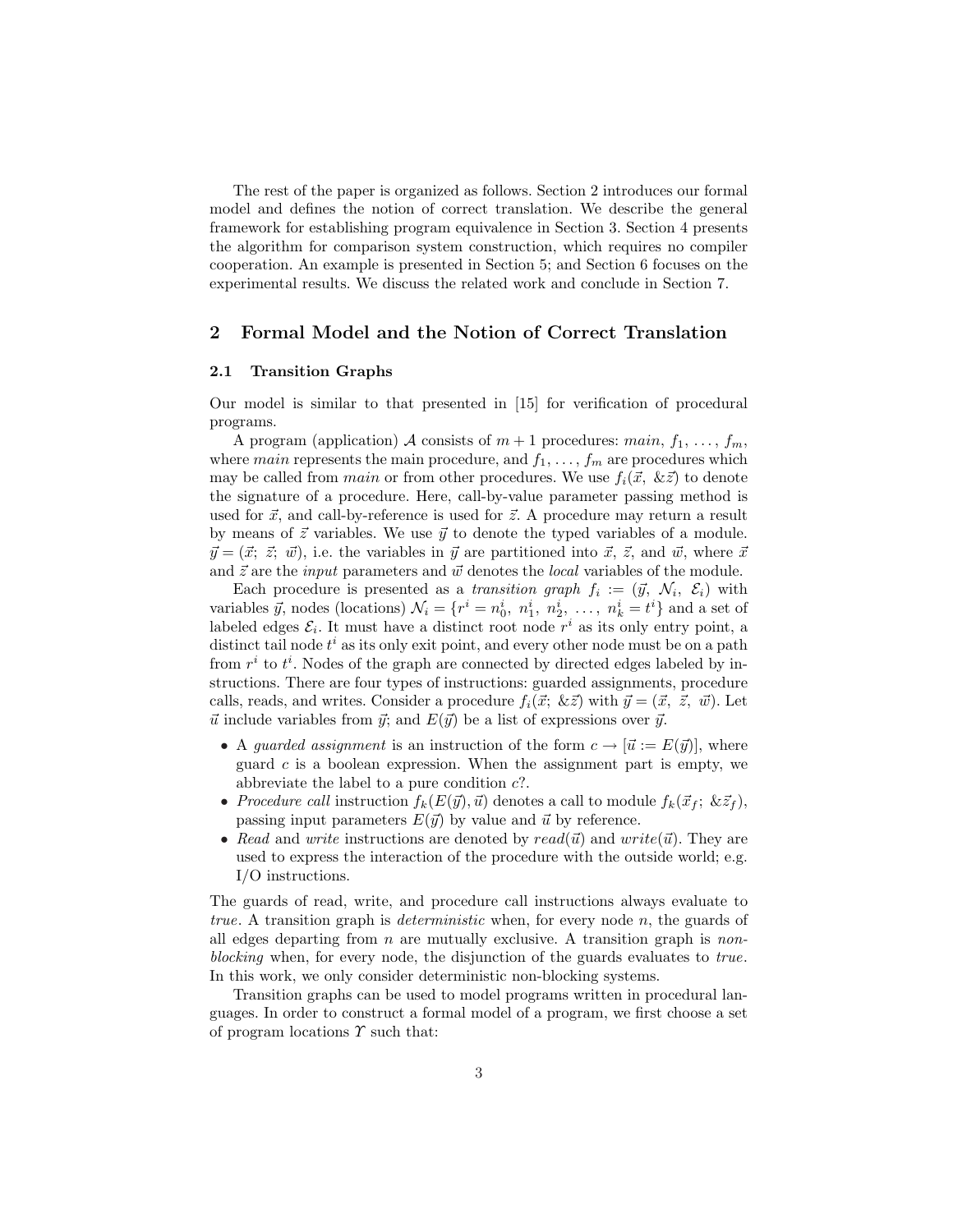- At least one location in each loop belongs to  $\Upsilon$ .
- For every procedure, both procedure entry and exit belong to  $\Upsilon$ .

• The locations before and after read, write, and procedure call belong to  $\Upsilon$ . The choice of  $\Upsilon$  can be generalized not to require at least one location per each loop as long as we can ensure that the transitions between every pair of locations are computable [10]. Each procedure (or function) whose implementation is given is represented by a transition graph. We choose the set  $\Upsilon$  of a procedure  $f_i$  to be the set of nodes for the corresponding transition graph. For every pair of locations n, m in  $\gamma$ , if there exists a path  $\pi$  from n to m, which does not pass through any other location from  $\gamma$ , we add edge  $(n, m)$  to the graph and label it by the instruction that summarizes the effect of executing the path  $\pi$ .

#### 2.2 States and Computations

We denote by  $\vec{d} = (\vec{d}^x; \vec{d}^z; \vec{d}^w)$  a tuple of values, which represents an interpretation (i.e., an assignment of values) of the module variables  $\vec{y} = (\vec{x}; \vec{z}; \vec{w})$ . A state of a module f is a pair  $\langle n; \vec{d} \rangle$  consisting of a node n and a data interpretation  $\vec{d}$ . A  $(\xi, \bar{\zeta})$ -computation of module f is a maximal sequence of states and labeled transitions:

 $\sigma : \langle r;~(\vec{\xi},\vec{\zeta},\vec{\top})\rangle \ \stackrel{\lambda_1}{\longrightarrow} \ \langle n_1;~\vec{d_1}\rangle \ \stackrel{\lambda_2}{\longrightarrow} \ \langle n_2;~\vec{d_2}\rangle \ \dots$ 

The tuple  $\vec{\top}$  denotes uninitialized values. At the first state of the computation, the location is r, the entry location of f; the values of input variables  $\vec{x}$  and  $\vec{z}$  are set to  $\xi$  and  $\zeta$ , respectively, and the local variables  $\vec{w}$  are not initialized. Labels of the transitions are either labels of edges in the program or the special label ret. Each transition must be justified by either an intra-procedural transition, a call transition, or a return transition such that the call and return transitions are balanced. See our technical report [20] for the formal definition.

We use  $Cmp(f)$  to denote the computations of a transition graph f. We define a set of computations of a procedural program  $A$ , denoted  $Cmp(A)$ , to be the set of computations  $Cmp(main)$ .

#### 2.3 Correct Translation

In this work, we are only concerned with intraprocedural optimizations, so for simplicity, we are going to assume that the corresponding procedures of  $S$  and T have the same names; we are going to use a superscript notation to differentiate between the source and target procedures. We define the correctness of translation via equivalence of program behaviors that can be observed by the user. Intuitively, given the same input both, the source program  $S$  and the target program  $\mathcal T$ , must produce the same output; we also observe the values of input and output parameters of every procedure.

Given a computation, we define  $V_s$  - the set of *observable variables* at a state  $s = \langle n, d \rangle$ , to be the minimal set satisfying the following conditions:

- If s is a state immediately after transition  $read(\vec{u}), V_s \supseteq \vec{u}$ .
- If s is a state immediately before transition  $write(\vec{u}), V_s \supseteq \vec{u}$ .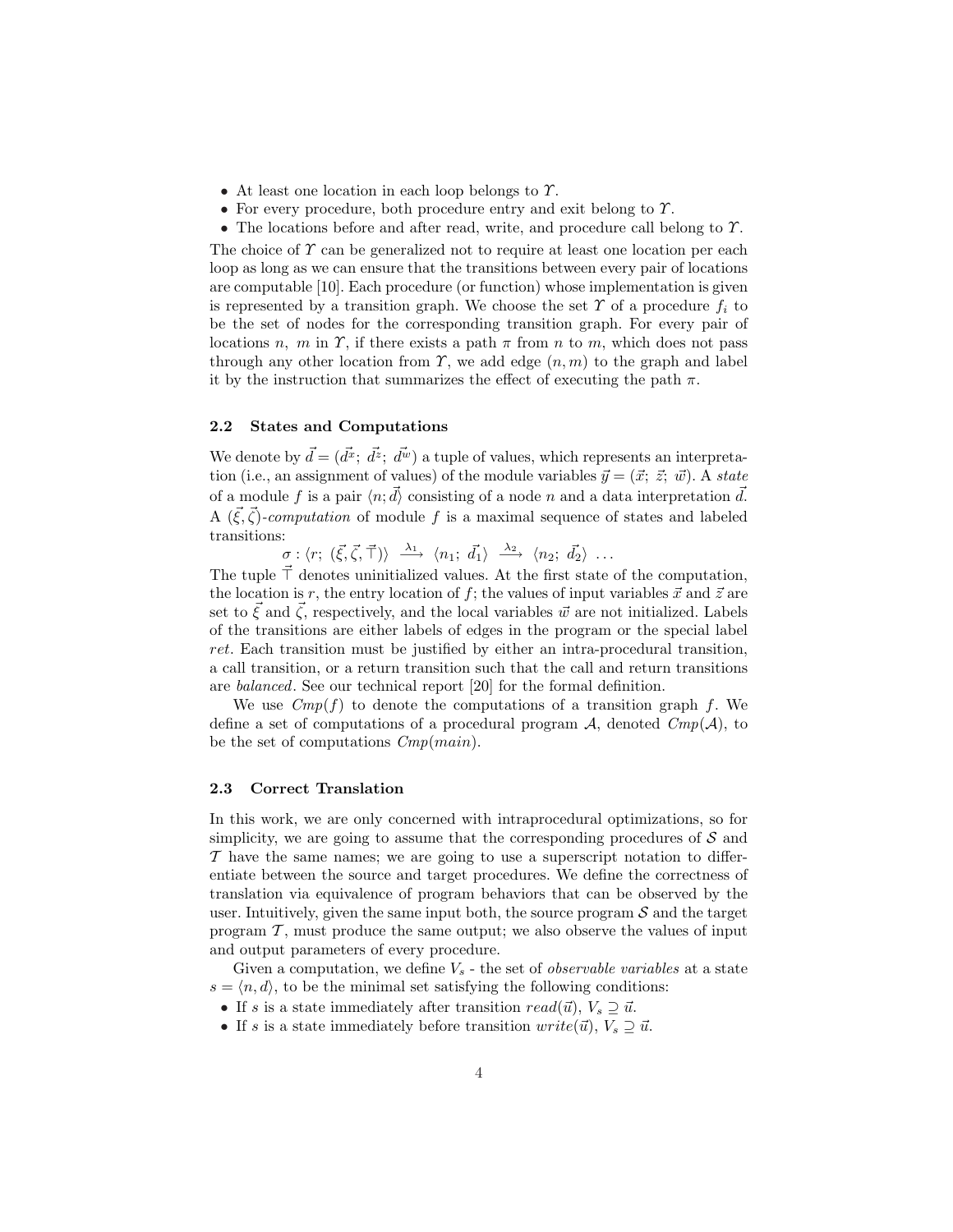- If  $n = r$  is the entry node of procedure  $f(\vec{x}, \& \vec{z}), (V_s \supseteq \vec{x}) \wedge (V_s \supseteq \vec{z}).$
- If  $n = t$  is the exit node of procedure  $f(\vec{x}, \& \vec{z})$ ,  $V_s \supseteq \vec{z}$ .

Above, we use  $V_s \supseteq \vec{u}$  to denote  $V_s \supseteq \{v : \forall v \text{ in } \vec{u}\}.$ 

We associate *observation function*  $O$  with each program, mapping the source and target states and transition labels into a common domain. The observation function needs to ensure that read and write transitions of the source and target computations match. Formally, given a state  $s = \langle n, d \rangle$ , an observation function  $\mathcal{O}(s)$  is defined as following. Let  $V_s$  be the set of observable variables at s. If  $V_s = \emptyset$  then  $\mathcal{O}(s) = \bot$ , else  $\mathcal{O}(s) = \vec{d}_{V_s}$ . We obtain  $\vec{d}_{V_s}$  by restricting  $\vec{d}$  only to the values that correspond to the variables in  $V_s$ . Given a transition label  $\lambda$ , an observation function  $\mathcal{O}(\lambda)$  is defined as follows. If  $\lambda$  is a label of a transition that is a read, a write, a call to procedure g, or a return from procedure g,  $\mathcal{O}(\lambda)$ is equal to read, write, call<sub>g</sub>, or ret<sub>g</sub>, respectively. Otherwise,  $\mathcal{O}(\lambda) = \bot$ .

An *observation* of a computation  $\sigma$ , denoted  $o(\sigma)$ , is obtained by applying the observation function  $\mathcal O$  to each state and each transition label in  $\sigma$ . That is, for  $\sigma : s_1 \stackrel{\lambda_1}{\longrightarrow} s_2 \stackrel{\lambda_2}{\longrightarrow} s_3 \ldots$ , we get  $o(\sigma) : \mathcal{O}(s_1) \stackrel{\mathcal{O}(\lambda_1)}{\longrightarrow} \mathcal{O}(s_2) \stackrel{\mathcal{O}(\lambda_2)}{\longrightarrow} \mathcal{O}(s_3) \ldots$ .

Definition 1 Computations  $\sigma$  and  $\sigma'$  are stuttering equivalent, denoted  $\sigma \sim_{st}$ σ', if their observations  $o(σ)$ ,  $o(σ')$  only differ from each other by finite sequences of pairs  $\perp \stackrel{\perp}{\longrightarrow}$  or  $\stackrel{\perp}{\longrightarrow} \perp$ .

Stuttering equivalence is used to ensure that even though the programs may have to execute a different number of instructions to get to an observable state, the difference is always finite. Our assumption is that the user is not time-sensitive so this finite delta cannot be observed. For example,  $\beta \sim_{st} \beta'$ :

 $o(\beta): \perp \stackrel{read}{\longrightarrow} (5, 22) \stackrel{\perp}{\longrightarrow} \perp \stackrel{\perp}{\longrightarrow} \perp \stackrel{\perp}{\longrightarrow} (110) \stackrel{write}{\longrightarrow} \perp$  $o(\beta')$ :  $\perp \stackrel{read}{\longrightarrow}$   $(5, 22) \stackrel{\perp}{\longrightarrow} \perp \stackrel{\perp}{\longrightarrow}$   $(110) \stackrel{write}{\longrightarrow} \perp \stackrel{\perp}{\longrightarrow} \perp$ 

In both computations, first two numbers: 5 and 22, are read; and then, after a finite number of steps, their product: 110, is written out.

Definition 2 We say that procedure  $f<sub>T</sub>$  is a correct translation of procedure  $f_{\mathcal{S}}$  if, for every  $(\vec{\xi}, \vec{\zeta})$ -computation  $\sigma_{\mathcal{T}}$  in  $Cmp(f_{\mathcal{T}})$ , there exists a  $(\vec{\xi}, \vec{\zeta})$ computation  $\sigma_{\mathcal{S}}$  in  $Cmp(f_{\mathcal{S}})$  such that  $\sigma_{\mathcal{T}} \sim_{st} \sigma_{\mathcal{S}}$ , and vice versa. Program  $\mathcal{T}$  is a correct translation of program S if main $\tau$  is a correct translation of mains.

# 3 Equivalence Checking by Program Analysis of the Cross-Product  $\mathcal{S} \boxtimes \mathcal{T}$ .

In this section, we show that the problem of establishing correct translation is equivalent to construction of a cross-product (comparison) system  $C = S \boxtimes T$  and checking if  $\mathcal C$  satisfies a set of correctness conditions. Our framework is general enough for establishing translation correctness of deterministic systems in presence of a wide set of intraprocedural transformations and can be easily extended to cope with interprocedural optimizations as well. Later in the paper, we present application of the method to proving translation of consonant systems. However,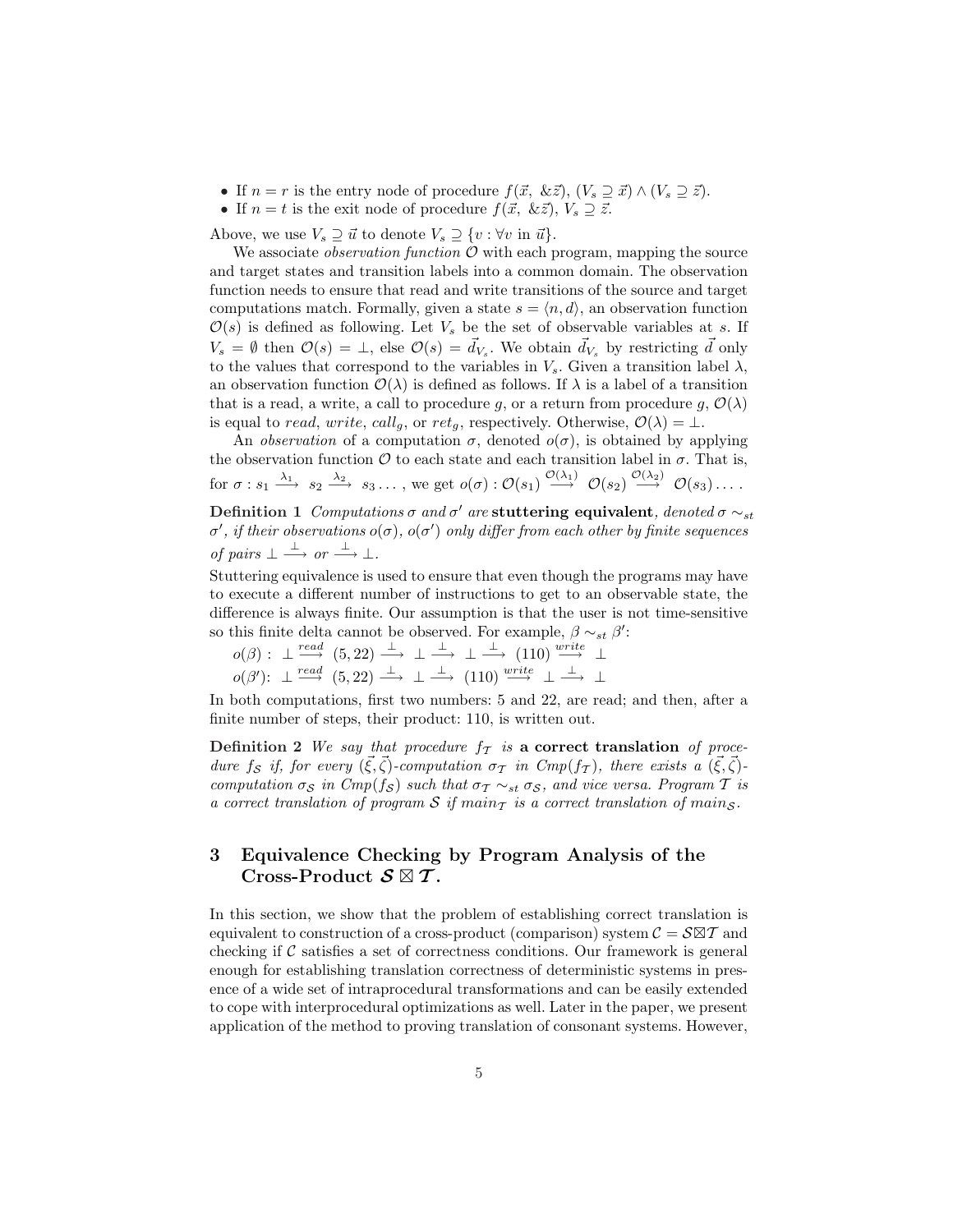the general framework can be used to reason about translation correctness in presence of structure modifying optimizations such as loop transformations [22].

#### 3.1 Comparison Graphs

Assume we are given two programs,  $S$  and  $T$ . For each pair of the corresponding source and target procedures,  $f^S = (\vec{y}^S, \mathcal{N}^S, \mathcal{E}^S)$  and  $f^T = (\vec{y}^T, \mathcal{N}^T, \mathcal{E}^T)$ , the comparison transition graph  $f = (\vec{y}, \mathcal{N}, \mathcal{E}) = f^S \boxtimes f^T$  is defined by the set of rules below. f represents a simultaneous execution of  $f^S$  and  $f^T$ . The collection of comparison graphs for all procedures constitutes the comparison program  $C = S \boxtimes T$ .

Rule 1 (Structural Requirement)

- 1. The variables of the comparison graph  $\vec{y} = (\vec{x}, \vec{z}, \vec{w})$  are defined as follows:  $\vec{x}=\vec{x}^S\!\circ\!\vec{x}^T;\,\vec{z}=\vec{z}^S\!\circ\!\vec{z}^T;\,and\,\vec{w}=\vec{w}^S\!\circ\!\vec{w}^T,\,where\,\vec{v}\!\circ\!\vec{u}\,\,denotes\,\,concatenation$ of two vectors.
- 2. Each node of f is a pair of source and target nodes:  $N \subseteq N^S \times N^T$ . Let  $r^S$ ,  $t^S$  and  $r^T$ ,  $t^T$  denote the exit and entry nodes of  $f^S$  and  $f^T$  respectively. Then  $r = \langle r^S, r^T \rangle$  and  $t = \langle t^S, t^T \rangle$  are the entry and exit nodes of f.
- 3. Each edge of the graph  $e = (\langle n^S, n^T \rangle, \langle m^S, m^T \rangle) \in \mathcal{E}$ , labeled by a pair of instructions  $\langle op^S; op^T \rangle$ , should be justified by one of the following:
	- $(n^S, m^S) \in \mathcal{E}^S$  and it is labeled by  $op^S$ ;  $(n^T, m^T) \in \mathcal{E}^T$  and it is labeled by  $op<sup>T</sup>$ ; and  $op<sup>S</sup>$  and  $op<sup>T</sup>$  are instructions of the same type (either both reads, writes, assignments, or calls to procedures with the same name).
	- $(n^S, m^S) \in \mathcal{E}^S$ , labeled by assignment  $op^S$ ;  $n^T = m^T$ ; and  $op^T = \epsilon$ .
	- $(n^T, m^T) \in \mathcal{E}^T$ , labeled by assignment op<sup>T</sup>;  $n^S = m^S$ ; and op<sup>S</sup> =  $\epsilon$ .

Where,  $\epsilon$  stands for assignment true?, which represents an idle transition.

Since the edges of a comparison graph are labeled by the same type instructions, reads and writes of the two systems are performed in sync.

A composed transition  $\langle n; \vec{d} \rangle \stackrel{e^S : e^T}{\longrightarrow} \langle n'; \vec{d'} \rangle$  is interpreted as a sequential composition of the source and target transitions with one exception. Let  $e^S$  and  $e^T$  be labeled by  $read(\vec{u}^S)$  and  $read(\vec{u}^T)$ . Then, the transition is enabled only if  $d_{u^S}^{\vec{l}} = d_{u^T}^{\vec{l}}$ , where  $d_{u^S}^{\vec{l}}$  and  $d_{u^T}^{\vec{l}}$  are obtained from  $\vec{d}$  by restricting it to the values that correspond to the variables  $\vec{u}^S$  and  $\vec{u}^T$ . Thus, we require that the values fed into the source and target reads are equal. Given  $\sigma$  in  $Cmp(f)$ , we use  $\sigma$ s to denote a path obtained by projection of  $\sigma$  onto the states and transitions related to module  $f^S$ .

**Rule 2** There does not exist  $\sigma$  in Cmp(f) such that  $\sigma \uparrow_S$  or  $\sigma \uparrow_T$  contains an infinite sequence of  $\epsilon$ -transitions.

The following claim follows directly from Rule 1 and Rule 2:  $\forall \sigma \in Cmp(f)$ :  $(\exists \sigma^S \in \text{Cmp}(f^S) : \sigma^S \sim_{st} \sigma \uparrow_S) \land (\exists \sigma^T \in \text{Cmp}(f^T) : \sigma^T \sim_{st} \sigma \uparrow_T);$  i.e. every computation of the comparison graph has the corresponding computations in both source and target.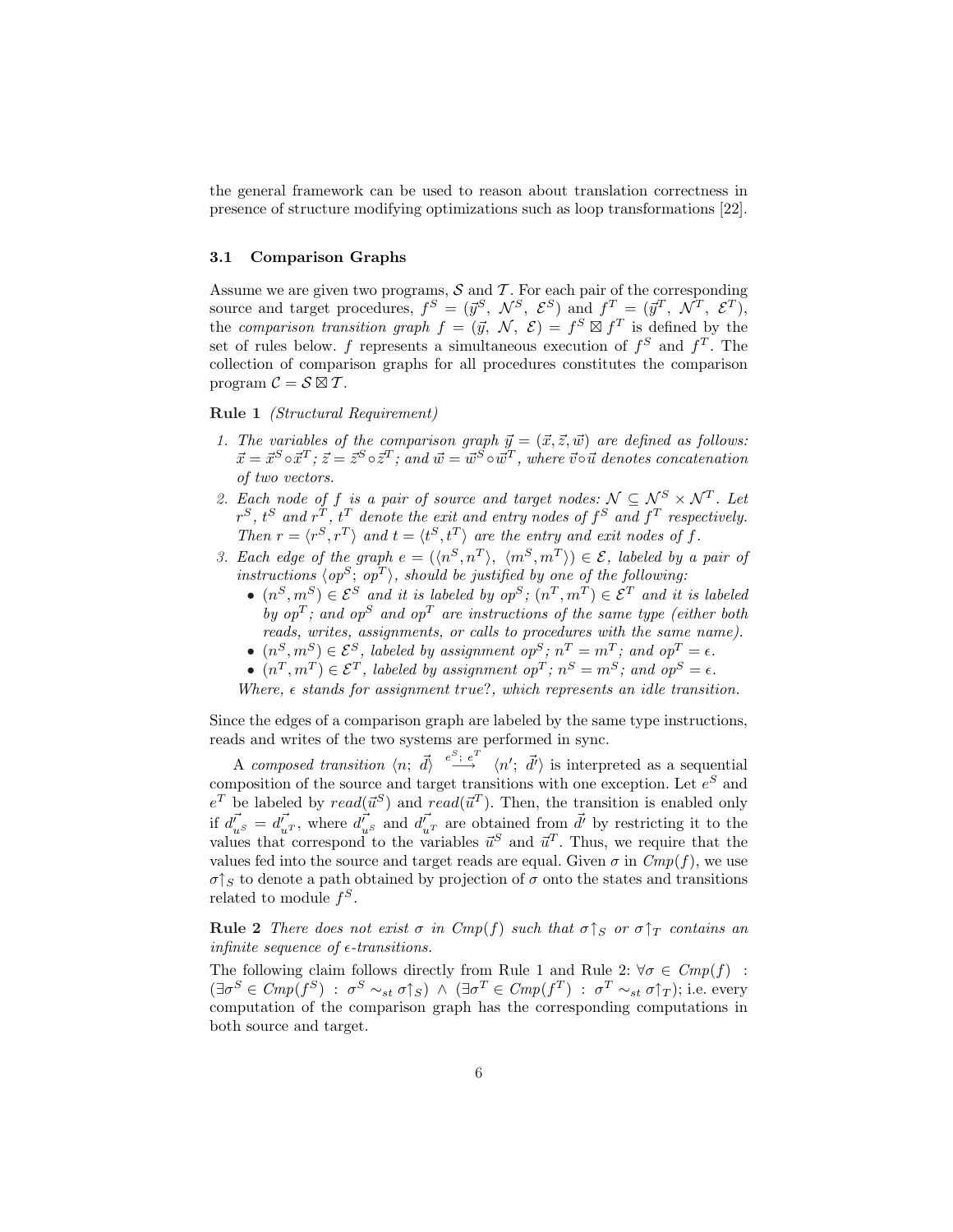In addition, we should ensure the reverse of the previous claim: the computations of the comparison graph represent all the computations of the input systems. We say that computations of an input system, say  $Cmp(f^S)$ , are covered by  $Cmp(f)$  when the following condition holds:  $\forall \sigma^S \in Cmp(f^S)$ ,  $\exists \sigma \in Cmp(f)$ :  $\sigma^S$  differs from  $\sigma \uparrow_S$ , by only finite sequences of (padding)  $\epsilon$ -transitions. The notion of coverage is stronger then stuttering equivalence, so it follows that  $\sigma^S \sim_{st} \sigma \uparrow_S$ .

**Rule 3** Computations of  $f^S$  and computations of  $f^T$  are covered by  $Cmp(f)$ . Note that following Rule 3, not all edges of the input graphs have to be in the comparison graph, which allows us to disregard the unreachable states of the input systems. Now as we have defined a comparison graph, let's consider what properties it should satisfy in order to guarantee the correctness of translation.

**Definition 3** A comparison graph  $f = f^S \boxtimes f^T$ , is a witness of correct translation if for every  $((\vec{\xi} \circ \vec{\xi}), (\vec{\zeta} \circ \vec{\zeta}))$ -computation of f, its target and source projections have equal observations. Note, we restrict the computations under consideration to those in which the input parameters are initialized with the same values.

**Theorem 1** Target function  $f^T$  is a correct translation of source function  $f^S$ if and only if there exists a witness comparison graph  $f = f^S \boxtimes f^T$ . In addition, if  $f^T$  is a correct translation of  $f^S$  then every comparison graph  $f = f^S \boxtimes f^T$  is a witness of correct translation. (Refer to [20] for the proof of the theorem.)

Thus, in order to determine the correctness of translation, it is sufficient to construct a comparison graph and check if it is, indeed, a witness. Fig. 1 depicts an example of a witness comparison graph. For example, let  $\sigma$  be the  $(\top; (5,5))$ computation of  $f(\&(Y, y))$  defined by user input 10 then

 $o(\sigma \uparrow_S) = o(\sigma \uparrow_T) = \bot \stackrel{\bot}{\longrightarrow} \bot \stackrel{read}{\longrightarrow} (10) \stackrel{\bot}{\longrightarrow} (300) \stackrel{write}{\longrightarrow} \bot$ 

| $Y := Y + 12 + 13$ ;     | read(X); |                               | $write(Y * X);$                    |
|--------------------------|----------|-------------------------------|------------------------------------|
| $\vert 0,0 \vert$<br>1,0 | read(x)  | $y := y + 25$<br>4.4<br>، ایک | $\equiv$ write(y $\ast x$ )<br>3,3 |

Fig. 1. A comparison transition graph for  $f$ ( $\&$ (Y, y)) =  $f^S$ ( $\&$ Y)  $\boxtimes$   $f^T$ ( $\&$ y). We use capital variables to denote the variables of the source and their lower case counterparts for the target.

#### 3.2 Witness Verification Conditions

An assertion network  $\Phi = {\varphi_n | n \in locations of \mathcal{C}}$  for a program  $\mathcal C$  is said to be **invariant** if for every execution a state  $\langle n, \vec{d} \rangle$  occurring in a computation,  $d \models \varphi_n$ . That is, on every visit of a computation of node n, the visiting data state satisfies the corresponding assertion  $\varphi_n$  associated with n.

Suppose a comparison program  $\mathcal{C} = \mathcal{S} \boxtimes \mathcal{T}$  and its invariant network have been constructed. The rules presented below can be used to generate Witness Verification Conditions for  $\mathcal C$ . Whenever the verification conditions are valid, all the transition graphs that constitute  $\mathcal C$  are witnesses of correct translation,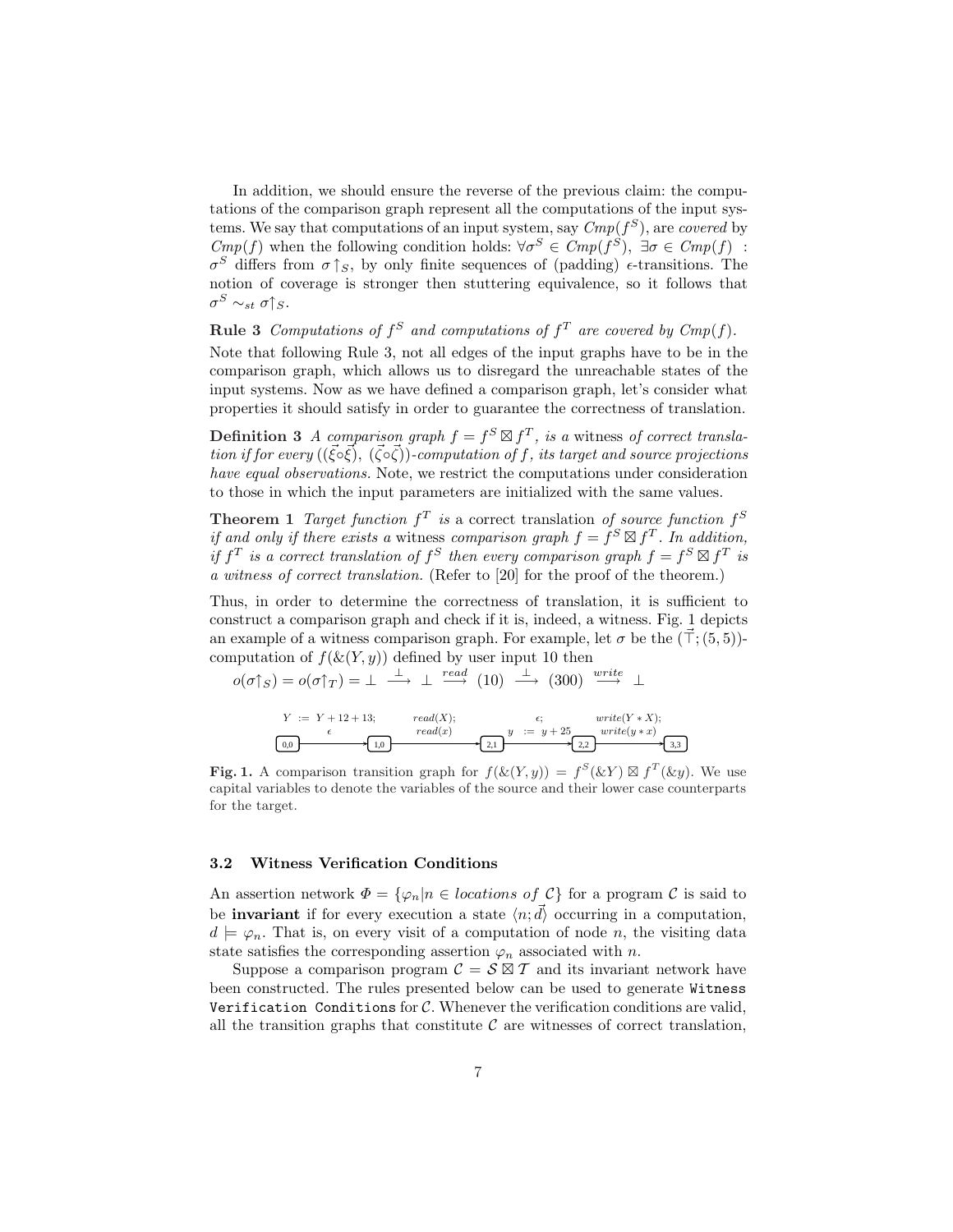so we can apply Theorem 1 to safely conclude that the translation is correct; otherwise, we report that the translation is erroneous.

- For a write edge  $(n, m)$  labeled by (  $write(\vec{u}^S)$ ;  $write(\vec{u}^T)$  ):  $\varphi_n \rightarrow (\vec{u}^S = \vec{u}^T).$
- For a call edge  $e = (n, m)$  labeled by  $(g^S(E^S, \vec{u}^S); g^T(E^T, \vec{u}^T))$ , we check that the call arguments are equal:

$$
\varphi_n \rightarrow (E^S = E^T) \wedge (\vec{u}^S = \vec{u}^T)
$$

• If *n* is the exit node of the comparison transition graph  $f^S \boxtimes f^T$ , where  $f^S(\vec{x}^S; \& \vec{z}^S)$  and  $f^T(\vec{x}^T; \& \vec{z}^T)$ , we check if the values of the variables passed by reference are equal:

$$
\varphi_n \ \to \ (\vec{z}^S = \vec{z}^T).
$$

Claim 1 Let main<sup>S</sup> and main<sup>T</sup> be the main procedures of S and T respectively. A comparison graph main =  $main^S \boxtimes main^T$  is a witness of correct translation and, consequently,  $S$  is a correct translation of  $T$  if all the Witness Verification Conditions associated with C are valid.

Note that since we are checking that the procedure input parameters are equivalent, the invariant generation algorithm can be intraprocedural. Essentially, one can apply an assume-guarantee reasoning, where  $f$  is checked to be a a witness, assuming that all the callees of a procedure f are witnesses themselves.

The presented conditions do not constitute an inductive proof of translation correctness: it is assumed that the assertions in  $\Phi$  are indeed system invariants. The extra requirement that has to be satisfied in case such a proof is desirable is that the invariant assertion network should be inductive [8, 20]. The availability of such a proof increases the level of confidence and allows third-party verification. In addition, it is required if one is to employ invariant generation techniques that may introduce false positives, such as probabilistic algorithms [9]. Automatic theorem provers such as YICES[3], CVC3[1], can be utilized to independently check the validity of the proof.

The rest of this paper describes a method for comparison system construction. However, generation of program invariants and checking their correctness are essential ingredients for solving a translation validation problem. Here, one of the main advantages of our approach comes into play. Since we have reduced the translation validation problem to analysis of a single system, any existing technique out of a vast body of work on invariant generation can be used. From our experiments, we found that, among others, global value numbering [19] and assertion checking - a static program verification technique based on computation of weakest-precondition [6], are quite effective in this setting. Refer to our technical report [20] for a detailed discussion.

#### 4 Comparison Graph Construction

We have developed a construction algorithm for *consonant* input programs (i.e., structurally similar programs). This restriction allows for effective application of our methodology to verification of optimizing compilers even in absence of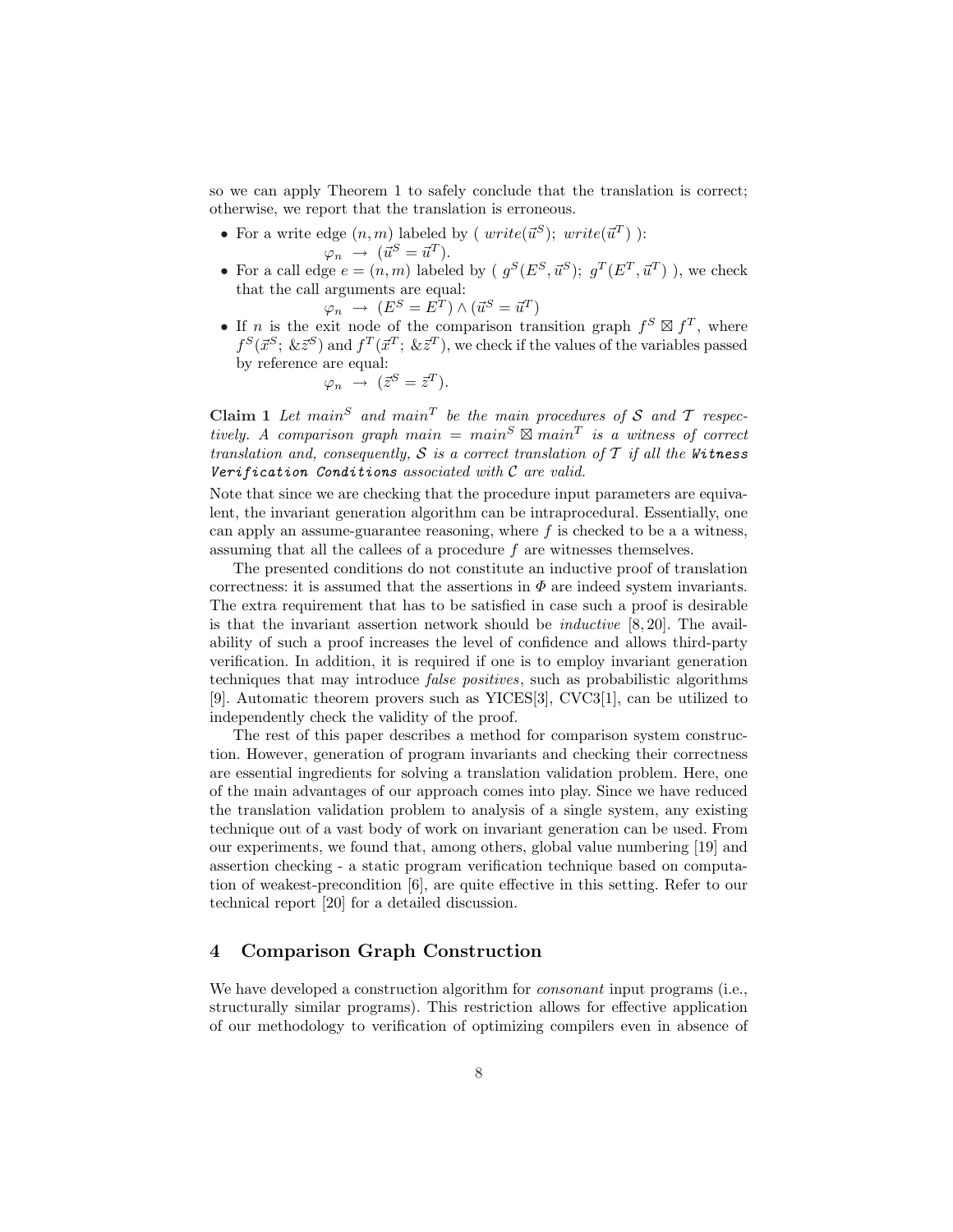compiler annotations. The comparison system  $C = S \boxtimes T$  is just a collection of all graphs  $f = f^S \boxtimes f^T$ , where  $f^S$  and  $f^T$  are the corresponding procedures from  $S$  and T. Thus, it suffices to present a construction algorithm for a procedure f.

#### 4.1 Consonant Transition Graphs

We are going to use a transition graph  $f^S = (\vec{y}^S, \mathcal{N}^S, \mathcal{E}^S)$  with entry and exit nodes  $r^S$  and  $t^S$  to define several notions, which apply to both  $f^S$  and  $f<sup>T</sup>$ . Each node of  $f<sup>S</sup>$  belongs to one of the following categories: read, write, call, branch, unconditional assignment, and exit; denoted  $rd$ ,  $wt$ ,  $cl$ ,  $br$ ,  $ua$ ,  $tl$ respectively. Specifically, we say that a node  $n \in \mathcal{N}^S$  is a read node, written  $\tau(n^S) = rd$ , if  $\exists (n^S, m^S) \in \mathcal{E}^S$  and  $(n^S, m^S)$  is labeled by a read instruction. Similarly, we define write, call, branch, and unconditional assignment nodes;  $\tau(t^S) = tl$ . Intuitively, the type of node *n* depends on the type of the edges outgoing from  $n$ . The node types are well defined due to the fact that the graphs are deterministic and read, write, and call edges are implicitly conditioned on true. Given a transition graph  $f^S$ , we define a set of *cut points*, denoted  $\mathcal{P}^S$ , to be a subset of graph nodes such that  $\mathcal{P}^S = \{ n^S : n^S \in \mathcal{N}^S \land \tau(n^S) \neq ua \}$ . Adding all branch nodes, not only loop heads, to the cut point set allows us to have different granularity, depending on the choice of the transition graph nodes (see Section 2.1). Finer granularity improves efficiency; but it is not always applicable: the input programs have to be consonant modulo the chosen cut point set. Every computation  $\sigma^S$  defines a corresponding sequence of cut points, which can be obtained from  $\sigma^S$  by first selecting the nodes of each subsequent state and then removing nodes that are not in  $\mathcal{P}^S$  from that sequence.

**Definition 4** We say that graphs  $f^S$  and  $f^T$  are consonant if there exists a partial map  $\kappa$ :  $\mathcal{P}^S \mapsto \mathcal{P}^T$  such that  $\forall \sigma^S, \sigma^T : \sigma^S \in Cmp(f^S), \sigma^T \in Cmp(f^T)$ the following holds: if  $\sigma^S$  and  $\sigma^T$  are defined by the same input sequence, and  $n_0^S, n_1^S, ...$  and  $n_0^T, n_1^T, ...$  are the cut point sequences defined by  $\sigma^S$  and  $\sigma^T$ , then  $(\kappa(n_i^S) = n_i^T) \wedge (\tau(n_i^S) = \tau(n_i^T))$ . Such map is called a control abstraction.

Our comparison graph construction is going to discover the control abstraction by composing the corresponding nodes. Surprisingly many compiler optimizations preserve consonance of programs. For example, code motion, constant folding, reassociation, common subexpression elimination, dead code elimination, instruction scheduling, branch optimizations all fall into this category. On the other hand, loop reordering transformations such as tiling and interchange are not covered by the method presented below.

#### 4.2 Algorithm compose

Fig. 2 presents pseudocode for the compose algorithm that iteratively constructs a comparison graph  $f = f^S \boxtimes f^T$  for consonant input transition graphs  $f^S$  and  $f^T$ . We start the construction with a node  $n_0 = \langle n_0^S, n_0^T \rangle$ , where  $n_0^S$  and  $n_0^T$  are the entry nodes of  $f^S$  and  $f^T$ , respectively. The new node  $n_0$  is added to the WorkList, which is our discovery frontier: if a node n is placed into WorkList, it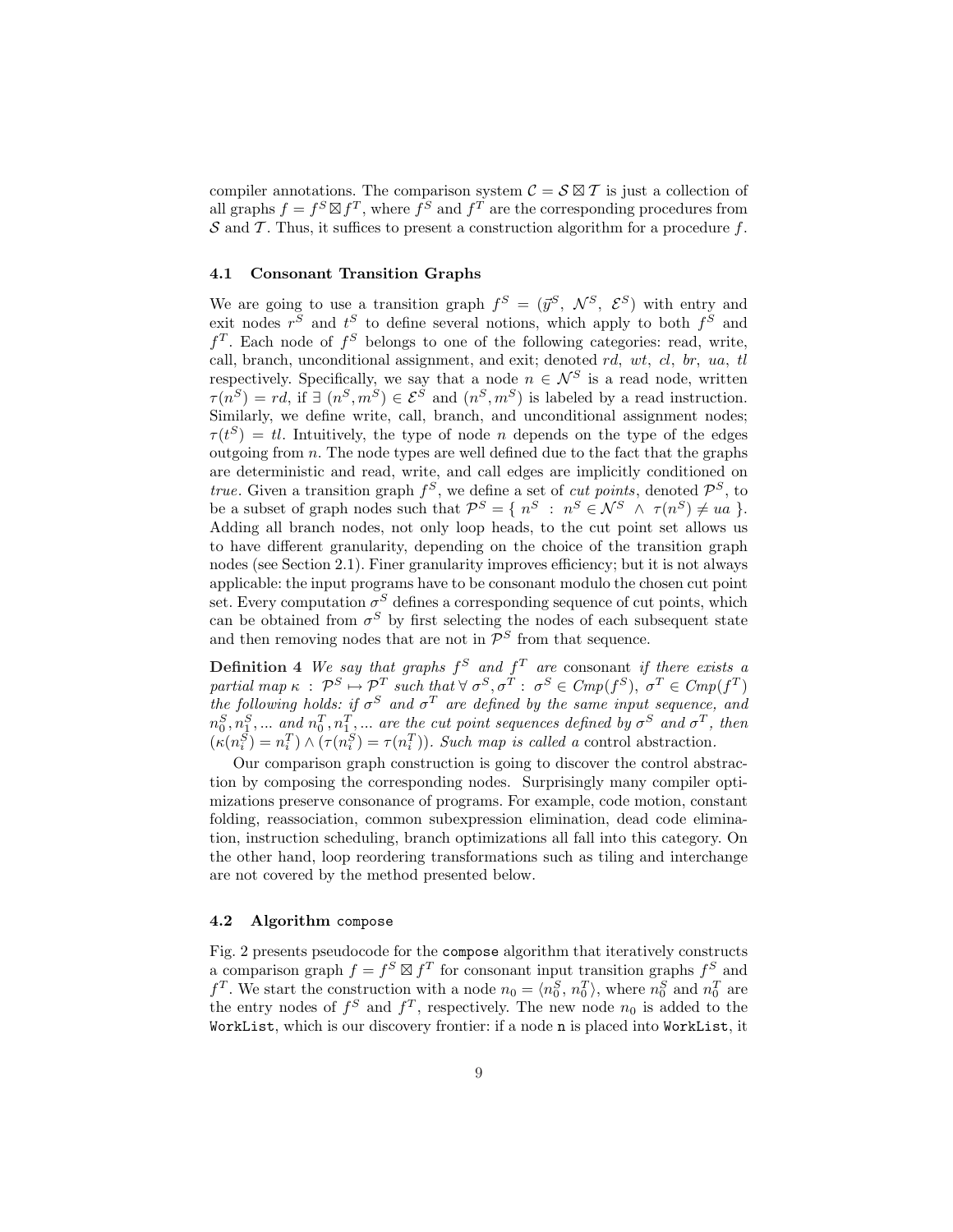means that, potentially, more edges outgoing from n may be discovered. At each iteration, we remove a node  $n$  from the WorkList and apply matchEdges function to construct a list of newly discovered outgoing edges. The end nodes of the edges, denoted  $n_e$ , are placed into WorkList. Even though we always discover a new edge,  $n_e$  could have been added to f at some previous iteration and may also have successors in f. In that case, all its eventual successors must also be added to WorkList. Intuitively, if a new path leading to a node is added, that node has to be processed again since more outgoing edges could be discovered. The function matchEdges may fail, returning NULL. This happens when we cannot construct a comparison system satisfying the requirements from Section 3.1.

```
//Initialization:
\mathtt{n}_0\colon \texttt{=CompNode(n^S_0, n^T_0)}; \ \mathcal{C}. \texttt{Nodes} \colon \texttt{=}\{\mathtt{n}_0\}; \ \mathcal{C}. \texttt{Edges} \colon \texttt{=}\left\{\}\;; \ \texttt{WorkList}\ := \ \{\mathtt{n}_0\};//Iteration:
while( ! WorkList.isEmpty()) {
     n := WorkList.removeElement();
     MatchList := matchEdges(n, S, T);
     if(MatchList == NULL) ABORT;
     while(! MatchList.isEmpty()){
          e_{new} := MatchList.removeElement();
          n_e = NewCEdge.toNode();
          \mathcal{C}.Nodes.add(n<sub>e</sub>); //unlike the edge, n<sub>e</sub> may not be new<sup>*</sup>
          C.Edges.insert(e_{new});WorkList.add(n_e);WorkList.add(getDescendants(n_e));}
}
```
**Fig. 2.** Algorithm compose that constructs the comparison transition graph  $f = f^S \boxtimes$  $f^T$ . \* Procedure *add* does not add duplicate items to a collection.

Matching the source and target edges (matchEdges): Below is a set of rules used to add new edges to the comparison graph:

- Matching edges of the same type: Given a node  $\langle n^S, n^T \rangle$ , we match the outgoing edges if and only if  $\tau(n^S) = \tau(n^T)$ .
- **Adding**  $\epsilon$ -transitions: If  $n^S \notin \mathcal{P}^S$  (implying  $\tau(n^S) = ua$ ), we match the source assignment edge with an  $\epsilon$ -transition on the target. The case of  $n^T \notin$  $\mathcal{P}^T$  is handled analogously.
- Raising error: If none of the rules are applicable to a node  $\langle n^S, n^T \rangle$ , match-Edges returns NULL, and the construction of  $\mathcal C$  is aborted.

We always match read, write, and function call edges if both systems can take such a step. Guarded assignment edges can also be composed with each other; but we require that either both systems are currently at a branch node (or a loop head depending on the desired granularity) or none. Since the input systems are consonant, this condition allows to align the corresponding source and target cut points. The case when only one of systems has reached a cut point is covered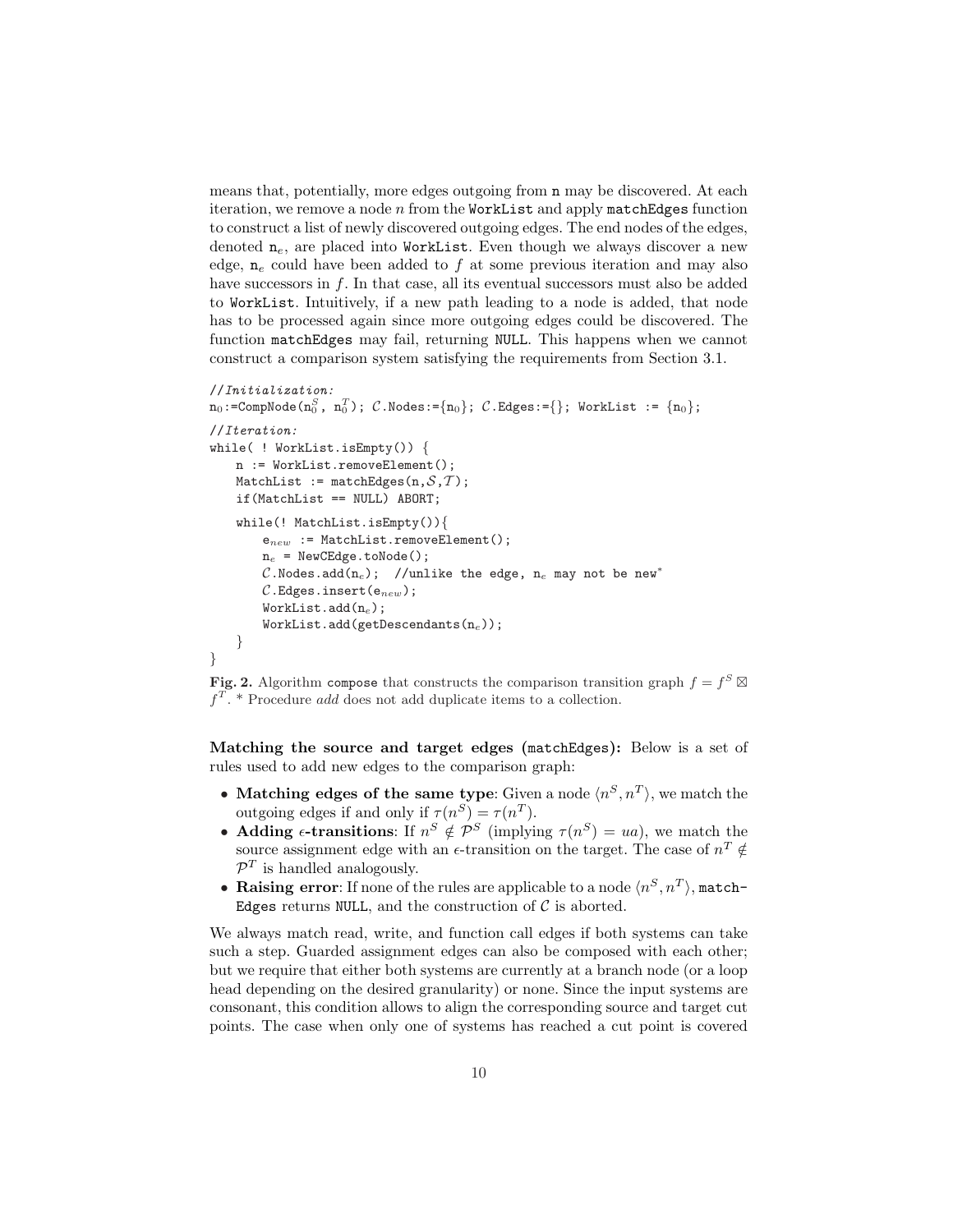via  $\epsilon$ -transitions, so that it can wait for the other system to catch up. Note that since  $\epsilon$  is only composed with unconditional assignments, it is guaranteed that the comparison system does not contain an  $\epsilon$ -cycle, so the wait always is finite. Finally, we fail when both systems are at cut point nodes  $n^S$ ,  $n^T$  but  $\tau(n^S) \neq \tau(n^T)$ . For example, one system is ready to read while the other is about to execute a procedure call.

**Branch Alignment:** Consider the case when  $\tau(n^S) = \tau(n^T) = br$ . By the first rule of matchEdges, the outgoing edges should be matched. However, there is an obvious efficiency problem with simply taking all possibilities (i.e., cartesian product) when we consider two nodes with multiple outgoing assignment edges. Such straightforward approach may lead to a number of edges in f being quadratic in the number of edges in the input graphs. More importantly, if we mismatch the branches, unreachable nodes could be introduced into the graph, which may lead to further misalignment down the road. In particular, read, write, and function call edges may get out of sync. Consider the example in the figure below. Suppose  $C = c$ ,  $X = x$ , and  $Y = y$ . Then  $f<sup>T</sup>$  is a correct translation of  $f^S$ . However, if we compose edges  $(0, 1)$  and  $(4, 6)$  just relying on the fact that they are both conditional assignments  $(\tau(0) = \tau(4) = br)$ , the algorithm presented so far will raise an error when examining the newly added unreachable node  $(1, 6)$ . Thus, there is a need for comprehensive branch matching. One such method is presented below; in addition to resolving the misalignment issue, it usually constructs a comparison graph linear in the size of the input graphs.



Assume that we have an algorithm  $InvGen(f_k)$  that, given a partially constructed graph  $f_k$ , obtained after the  $k^{th}$  iteration of compose, outputs a set of *invariants*  $\{\varphi_n^k \mid n \in locations \text{ of } f_k\}$ . We will use these invariants to facilitate the edge matching at iteration  $k + 1$  so that the composed edges that would introduce infeasible paths are ruled out. Let  $\mathcal{E}_n^S$  represent the set of source edges outgoing from  $n^S$  s.t. each edge  $e^S \in \mathcal{E}_n^S$  is labeled by  $c^S \rightarrow [u^S] = E^S(\vec{y})$ . Similarly, we define  $\mathcal{E}_n^T$ .

> A pair  $(e^S, e^T) \in \mathcal{E}_n^S \times \mathcal{E}_n^T$  is matched if and only if - it does not yet belong to the comparison graph and  $-(\varphi_n^k \wedge c^S \wedge c^T)$  is satisfiable.

We only want to add an edge if there exists an execution through  $f_k$  in which  $e^{S}$  and  $e^{T}$  are enabled simultaneously. An important question to ask is how the decision made using a partially constructed graph  $f_k$  relates to the fully constructed graph f. Let  $\varphi_n^{fix}$  be the invariant which can be obtained by running *InvGen* on the fully constructed comparison graph f. Invariant  $\varphi_n^k$  is an underapproximation of  $\varphi_n^{fix}$ , meaning, for some assertion  $\Phi_n^k$ ,  $\varphi_n^k = (\varphi_n^{fix} \wedge \Phi_n^k)$ .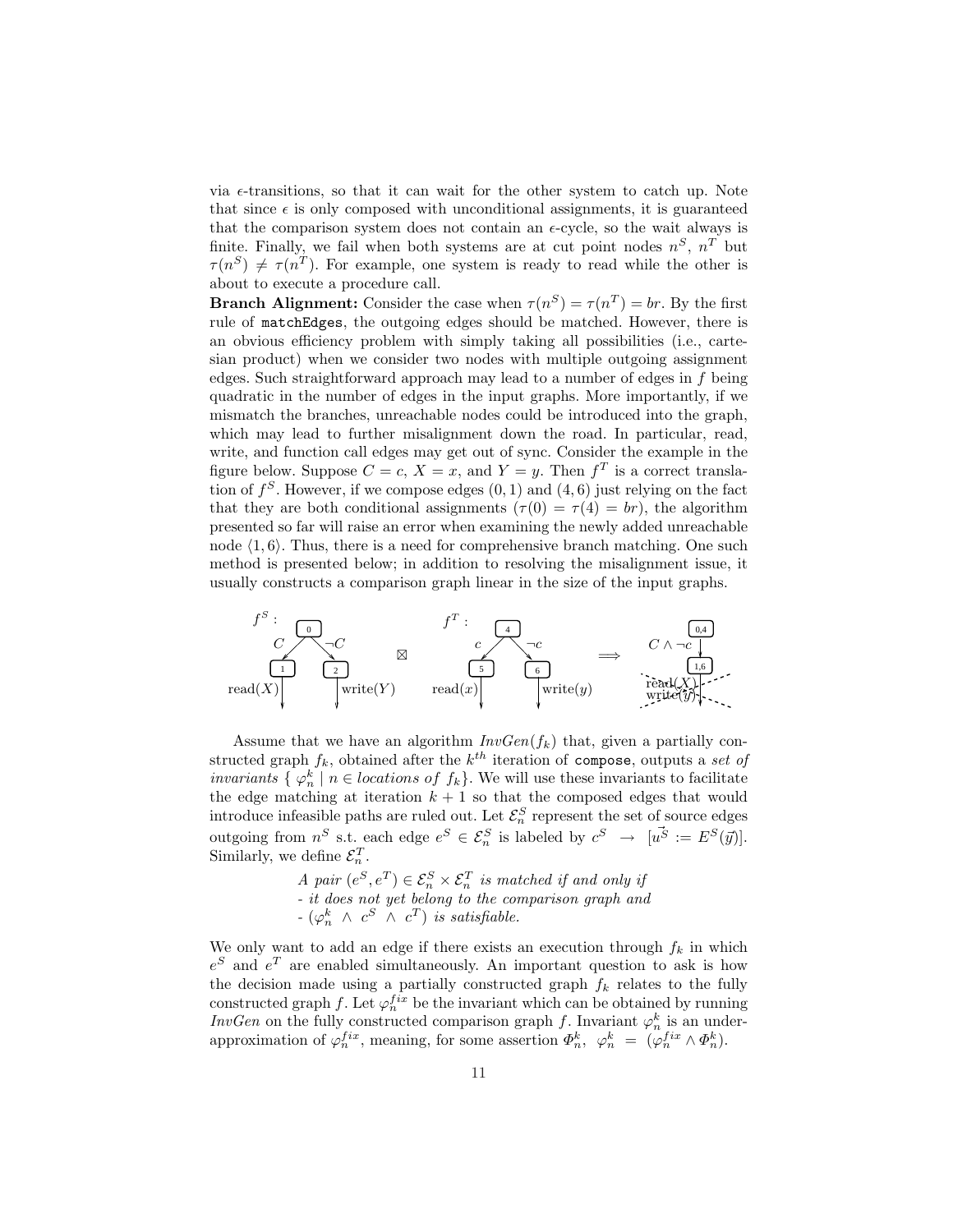**Lemma 1** No spurious predictions are possible: if the match  $(e^S, e^T)$  is made with  $\varphi_n^k$ , it also complies with  $\varphi_n^{fix}$ . As a practical consequence, algorithm compose never has to remove any of the previously added edges; thus, it never backtracks. The converse does not hold: we may discover more matches with invariant  $\varphi_n^l$ , where  $l : l > k$  is a later iteration of algorithm compose. For this reason, the algorithm adds  $n_e$  and its decedents to the WorkList (see Fig. 2).

Theorem 2 The following are properties of algorithm compose:

- Termination: algorithm compose terminates.
- Soundness: if algorithm compose succeeds, the resulting graph  $f = f^S \boxtimes f^T$ satisfies all of the requirements presented in Section 3.1.
- Completeness: if  $f^T$  and  $f^S$  are consonant, compose succeeds in construction of a comparison graph  $f = f^S \boxtimes f^T$  given a strong enough  $InvGen$ .

Note that the completeness of the algorithm is conditional on strength of  $InvGen$ algorithm used for branch matching. As we show in [20], even for consonant graphs the invariant may need to be strong enough to express reachability, which is undecidable for infinite state systems. All hope is not lost: it is usually feasible to construct the invariants sufficient for our particular application - verification of compiler transformations, intuitively, due to the fact that compilers base their decisions on automated reasoning. The proof of the theorem and the discussion on the InvGen used in practice can be found in [20].

# 5 Example

In this section, we present an example that demonstrates application of compose algorithm to comparison system construction along with the generated invariants and Witness Verification Conditions. Consider Fig. 3. The first two graphs depict the source transition graph and the target obtained from the source after constant copy propagation, if simplification, loop invariant code motion, reassociation, and instruction scheduling. Cut point nodes are denoted by double circles. We use capital letters to denote the source variables and their lowercase counterparts for the target. MEM and mem denote the memory heaps. The procedure first reads in two elements - one is stored in register  $K$  and the other one in memory at address A. Then, ten elements of the array, stored starting at address  $P$ , are being assigned to. Finally, the first element of the array is printed out. We assume that the addresses of the array elements do not overlap with A.

After the third iteration of the algorithm compose (from Section 4), we obtain  $graph \mathcal{C}_3$  (Comparison 3), which is constructed as following. On the first iteration, an assignment of the source is matched up with an  $\epsilon$ -transition on the target. On the second iteration, node  $\langle 1, 0 \rangle$  is considered, and since both procedures are ready to execute reads, the composed read edge is added. Next, we examine node  $(2, 1)$ . Since only the source procedure has reached a cut point, it waits for the target system to catch up by taking an  $\epsilon$ -transition. On the fourth iteration, node  $\langle 2, 2 \rangle$  is considered for the first time and the algorithm  $InvGen(\mathcal{C}_3)$  returns  $\varphi_{\langle 2,2\rangle}^3$ :  $(I = i = 1)$ , which is used to align the branches of the loop and obtain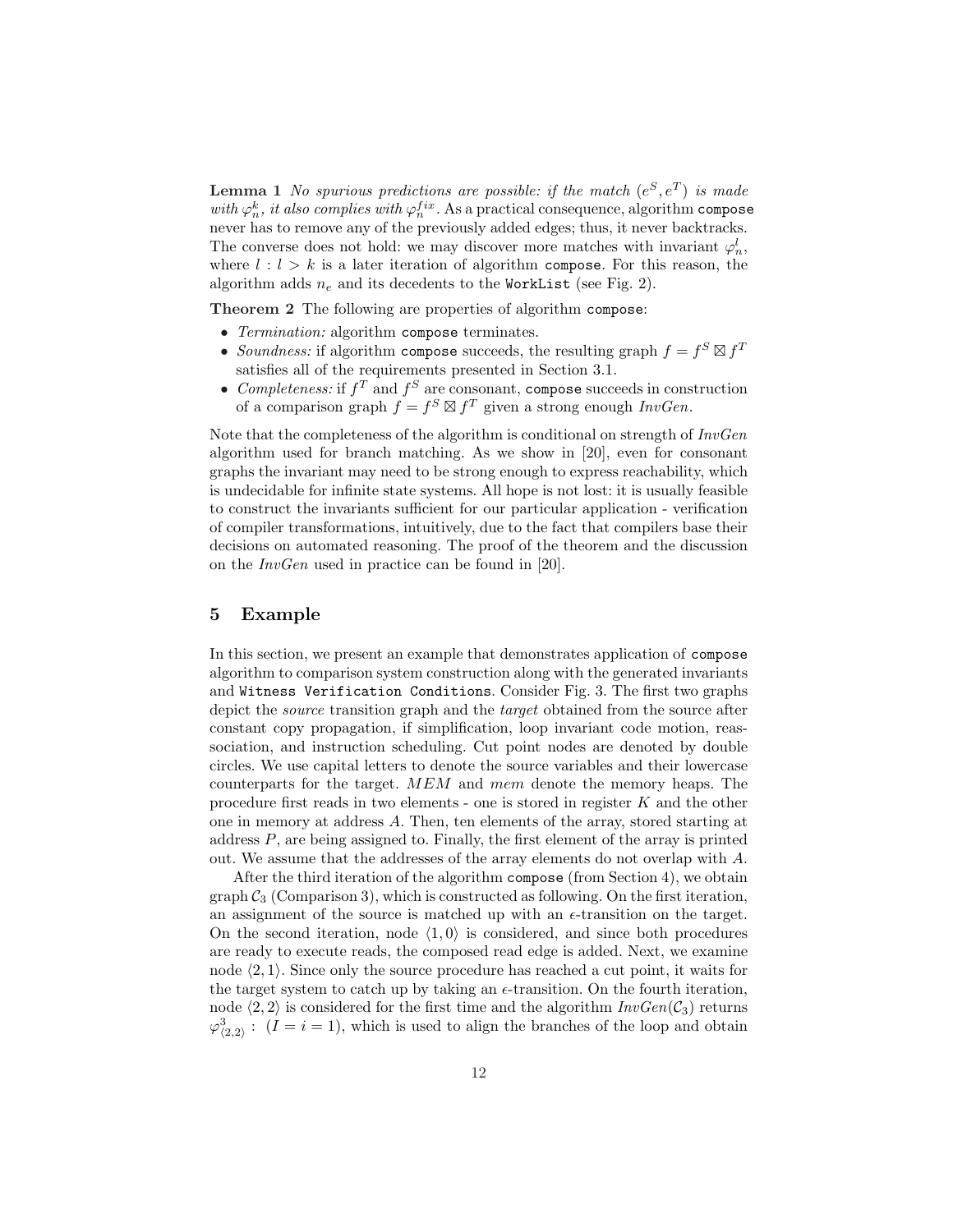$\mathcal{C}^4$  (Comparison 4). However,  $\varphi_{(2,2)}^3 \wedge (I \geq 10) \wedge (i \geq 10)$  is unsatisfiable. Thus, the matching of the loop exit edges is ruled out by the invariant. At the end of the fourth iteration, node  $\langle 2, 2 \rangle$  is added to the WorkList again. Notice that  $\varphi^3_{(2,2)}$  does not hold in system  $\mathcal{C}^4$  since I and i are updated in the loop, so  $InvGen(\mathcal{C}^4)$  widens the invariant, resulting in  $\varphi^4_{(2,2)}$ :  $(I = i)$ , which allows to match up the loop exit edges  $(\varphi_{(2,2)}^4 \wedge (I \geq 10) \wedge (i \geq 10)$  is satisfiable). Finally, we match the write edges and obtain  $C = C_6$  (Comparison 6).

After the comparison system is constructed, we generate the Witness Verification Condition to check that both systems write out the same values (following the rules from Section 3.2):

$$
\varphi_{\langle 3,3\rangle}^{fix} \to (MEM[P] = mem[p]).
$$

An inductive invariant network for the comparison program is presented below. The validity of the verification condition directly follows from  $\varphi_{13}^{fix}$  $_{\langle 3,3\rangle }^{fix}.$ 

$$
\varphi_{(0,0)}^{fix}: (MEM = mem) \wedge (A = a) \wedge (P = p) \wedge (A \notin [P.P + 9])
$$
  
\n
$$
\varphi_{(1,0)}^{fix}: (I = 1) \wedge (C = 5) \wedge \varphi_{(0,0)}^{fix}
$$
  
\n
$$
\varphi_{(2,1)}^{fix}: (K = k) \wedge \varphi_{(1,0)}^{fix}
$$
  
\n
$$
\varphi_{(2,2)}^{fix}: (I = i) \wedge (u = (MEM[A] + C) * K) \wedge (C = 5) \wedge \varphi_{(0,0)}^{fix}
$$
  
\n
$$
\varphi_{(3,3)}^{fix}: (MEM = mem) \wedge (P = p)
$$

 $\varphi_{\ell_0}^{fix}$  $h^{j.x}_{(0,0)}$  asserts our assumptions that at the entry to the programs, the memory heaps of the source and target are the same; the corresponding address variables of the two systems are equal; and the address variable  $A(a)$  does not overlap with the addresses of the elements of the source(target) array. The most interesting invariant is  $\varphi_{i_2}^{fix}$  $\chi_{(2,2)}^{fix}$ , which asserts that, after each loop iteration, the source and target heaps stay equivalent. It's validity is ensured by the following facts: the addresses at which memory is updated are equal (due to  $I = i \land P = p$ ); the expressions stored at those addresses are equal (since  $u = (MEM[A] + C) * K$  $\wedge$   $I = i$ );  $MEM[A]$  is not altered by the loop (because  $A \notin [P.P + 10]$ ).

# 6 CoVaC Tool

We have developed a prototype tool CoVaC based on the presented methodology and used it to verify the optimizations performed by LLVM compiler [2]. The tool has been developed in  $C_{++}$  and uses LLVM data structures for program representation and parsing. It's current line count is at approximately 7,000.

One of the main focuses of the tool is balancing precision and efficiency. To achieve this balance, CoVaC generally utilizes a two-phase strategy: first, it applies fast lightweight analyses, and then, resorts to deep and precise analyses. A good illustration of the two-phase approach is expression equivalence checking, which is one of the central subgoals of our framework. We employ a fast but imprecise value numbering algorithm during the first phase. When value numbering is inconclusive, we resort to assertion checking - a static program verification technique based on computation of weakest-precondition [6].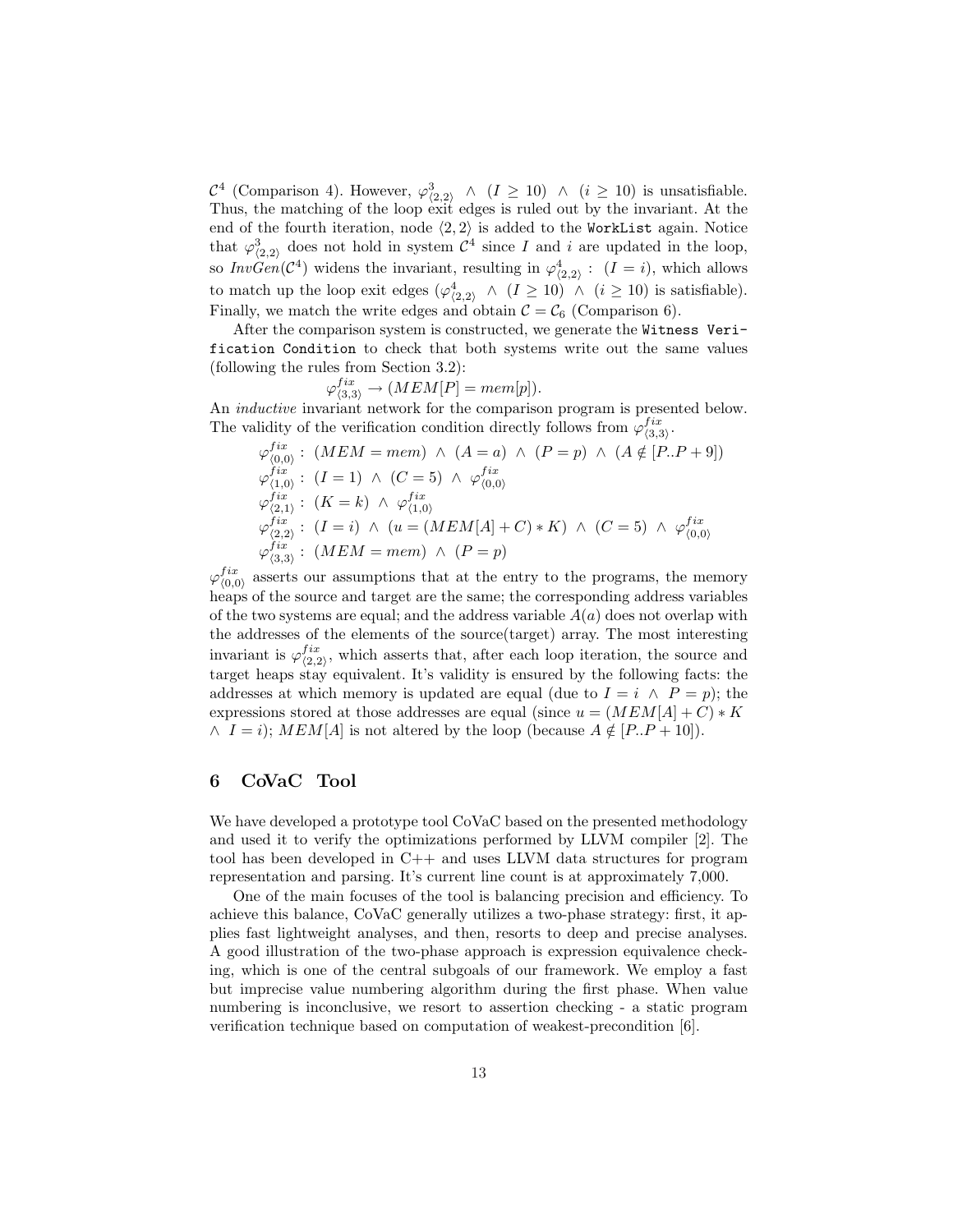We have tested the tool performance on a set of C programs compiled from the CoVaC feature tests, the LLVM test suite, and third party implementation of several algorithms (such as in-place heapsort, binary search, print first N primes, etc.), with the total line count of approximately 1K, which corresponds to 2K lines of LLVM bytecode. On average, when validating highly optimized code: 0.53 optimizations per line, CoVaC spends 1 second per every 41 lines, assuming no compiler collaboration. The most time is spent on calls to assertion checker, which is dispatched once per every 8 lines. The prototype's performance provides a strong evidence that a practical validator can be constructed, especially taking into account that, unlike compiler, the tool is used few times per program's lifetime. The most notable exception is application of the framework to compiler testing. However, in such a case, CoVaC can be called after every optimization path rather then after a complete run, and verification of lightly optimized code is much faster since value numbering is sufficient for resolving most of the equivalence checks.

# 7 Related Work and Conclusion

Our approach can be seen as application of bisimulation equivalence [14] to translation validation and checking equivalence of infinite state programs. Good examples of existing general translation validation frameworks are [7, 22, 17], [18], and [13]; all present program analysis and proof rules specialized to program equivalence checking. [7, 22, 17] and [18] rely on compiler debug information to guide their effort. [13] attempts to eliminate the dependency; however, the compiler annotations are the essential part of its heuristics for branch matching. Even though CoVaC can benefit from compiler annotations in the same way as the existing approaches, it does not require any. [17] focuses on handling interprocedural optimizations; and tools presented in [22] and [18] provide additional rules for loop reordering optimizations (loop interchange, fusion, etc.), which do not preserve consonance. Similar extentions can be incorporated into our general framework; however, their application to non-cooperative compilers is a topic of future research. [11] describes a complete method (no false alarms) for translation validation specialized to register allocation and spilling. For a comprehensive survey on compiler verification in general, refer to [5].

We presented a framework for checking program equivalence based on construction of a cross-product system, which reduces the problem to verification of a single program and allows for utilization of the existing of-the-shelf program analyses and tools. In particular, we have shown how the CoVaC framework can be applied to verification of non-cooperative compilers and used it on practice to validate a wide range of optimizations performed by an aggressive modern compiler, LLVM[2]. Many interesting questions remain. For example, we plan to extend our method to support interprocedural optimizations. We are also interested in investigating application of the CoVaC framework to development of a self-certifying compiler and validation of language-based security properties, specifically, checking conformance with information flow policies [4].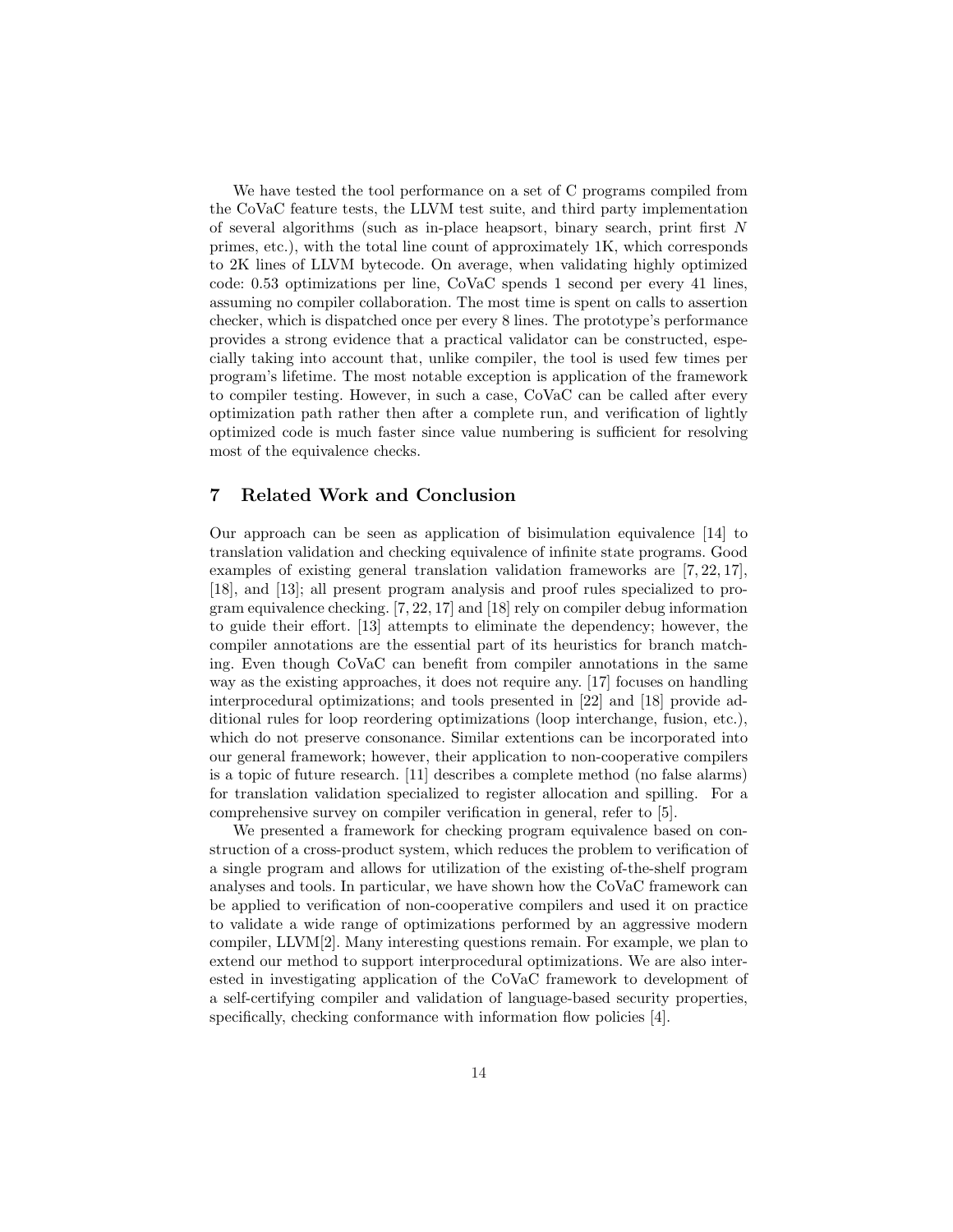# References

- 1. CVC3: An Automatic Theorem Prover for Satisfiability Modulo Theories (SMT). http://www.cs.nyu.edu/acsys/cvc3/.
- 2. The LLVM Compiler Infrastructure Project. http://llvm.org/.
- 3. The yices smt solver.
- 4. G. Barthe, P. D'Argenio, and T. Rezk. Secure information flow by self-composition. In Computer Security Foundations Workshop (CSFW), 2004.
- 5. Maulik A. Dave. Compiler verification: a bibliography. SIGSOFT Softw. Eng. Notes, 2003.
- 6. E. W. Dijkstra. A Discipline of Programming. Prentice Hall, 1976.
- 7. Y. Fang. Translation Validation of Optimizing Compilers. PhD thesis, New York University, 2005.
- 8. R.W. Floyd. Assigning meanings to programs. In Symposia in Applied Mathematics, volume 19:19-32, 1967.
- 9. S. Gulwani and G. Necula. Global value numbering using random interpretation. In POPL, pages 342–352. ACM, January 2004.
- 10. Y. Hu, C. Barrett, B. Goldberg, and A. Pnueli. Validating more loop optimizations. In Proceedings of the  $4^{th}$  International Workshop on Compiler Optimization meets Compiler Verificaiton, 2005.
- 11. Y. Huang, B. R. Childers, and M. Soffa. Catching and identifying bugs in register allocation. In SAS, 2006.
- 12. C. Lattner and V. Adve. LLVM: A Compilation Framework for Lifelong Program Analysis & Transformation. In Proceedings of the 2004 International Symposium on Code Generation and Optimization, 2004.
- 13. G. Necula. Translation validation for an optimizing compiler. In PLDI. ACM Press, 2000.
- 14. D. Park. Concurrency and automata on infinite sequences. In Theoretical Computer Science, pages 167–183, 1981.
- 15. A. Pnueli. Verification of procedural programs. In We Will Show Them! Essays in Honour of Dov Gabbay, Volume Two, pages 543–590. College Publications, 2005.
- 16. A. Pnueli, M. Siegel, and E. Singerman. Translation validation. Lecture Notes in Computer Science, 1384:151+, 1998.
- 17. A. Pnueli and A. Zaks. Translation validation of interprocedural optimizations. In Proceedings of the 4th International Workshop on Software Verification and Validation (SVV 2006).
- 18. X. Rival. Symbolic transfer function-based approaches to certified compilation. In POPL, 2004.
- 19. L. Simpson. Value-Driven Redundancy Elimination. PhD thesis, Rice University, 1996.
- 20. A. Zaks and A. Pnueli. Covac: Compiler validation by program analysis of the crossproduct. Technical report, NYU, 2007. http://cs.nyu.edu/acsys/publications.html.
- 21. L. Zuck, A. Pnueli, Y. Fang, and B. Goldberg. Voc: A methodology for the translation validation of optimizing compilers. In Journal of Universal Computer Science, 2003.
- 22. L. Zuck, A. Pnueli, B. Goldberg, C. Barrett, Y. Fang, and Y. Hu. Translation and run-time validation of loop tranformations. In Formal Methods in System Design, volume 27(3), pages 335–360, 2005.